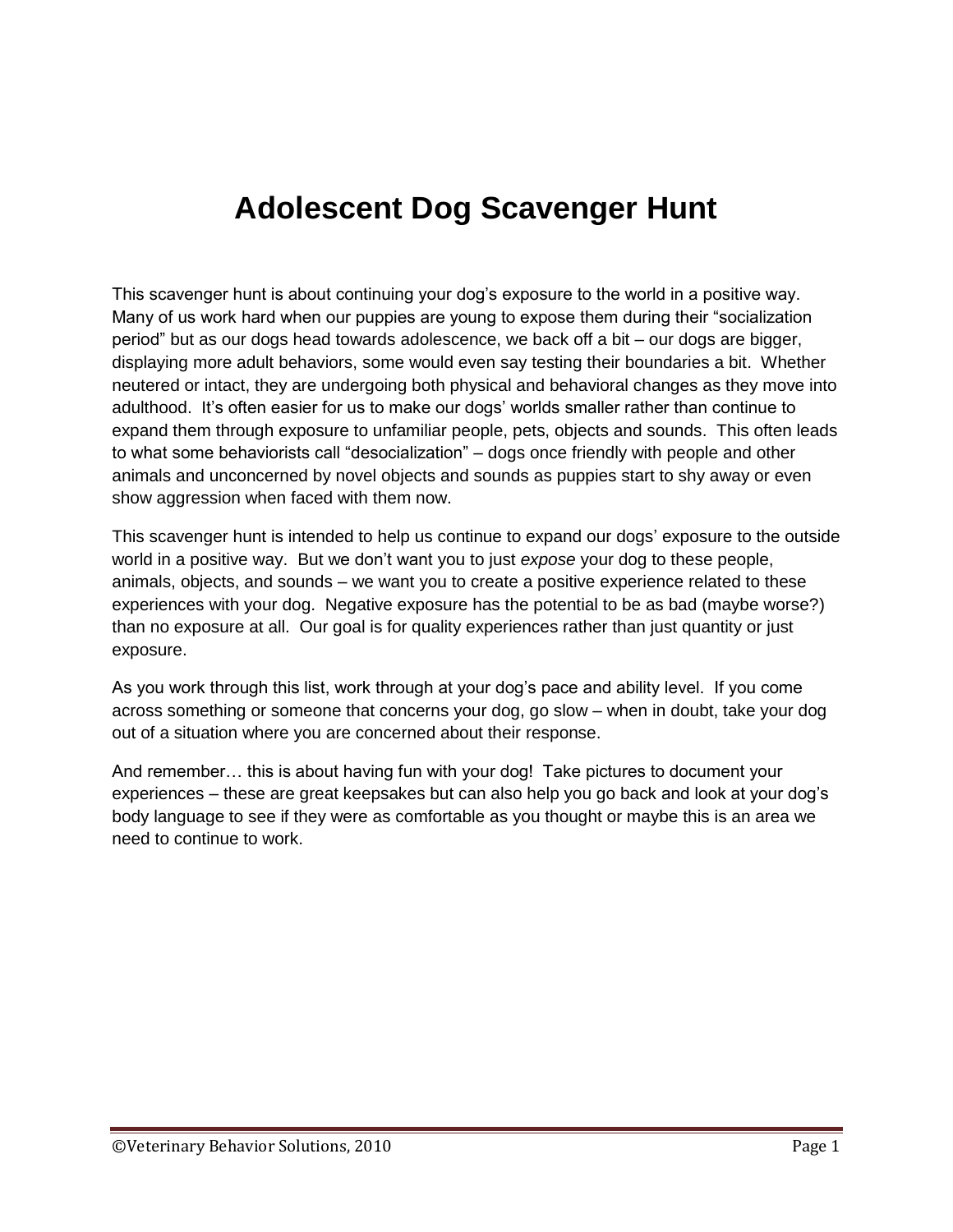## Children:

- Infant
	- o Response:
- Girl between 2-5
	- o Response:
- Boy between 2-5
	- o Response:
- Small group of children between 2-5
	- o Quiet group of kids
		- **Response:**
	- o Active group of kids
		- **Response:**
	- o Group of kids with a ball
		- **Response:**
	- Girl between the age of 6-10
		- o Response:
- Girl between the age of 11-17
	- o Response:
- Boy between the age of 6-10
	- o Response:
- Boy between the age of 11-17
	- o Response:
- Any of the above with a hat on, jacket on, backpack on
	- o Response:

Adults:

- Meet 10 different women (different skin tones preferable)
	- o Response:
- Meet 10 different men (different skin tones preferable)
	- o Response:
- Women with hat on (find as many hats as you can!)
	- o Response:
- Man with hat on (find as many different hats as you can!)
	- o Response:
- Someone greeting you without contact
	- o Response:
- Someone greeting you with a handshake or high five (or both!)
	- o Response:
- Someone greeting you with a hug
	- o Response: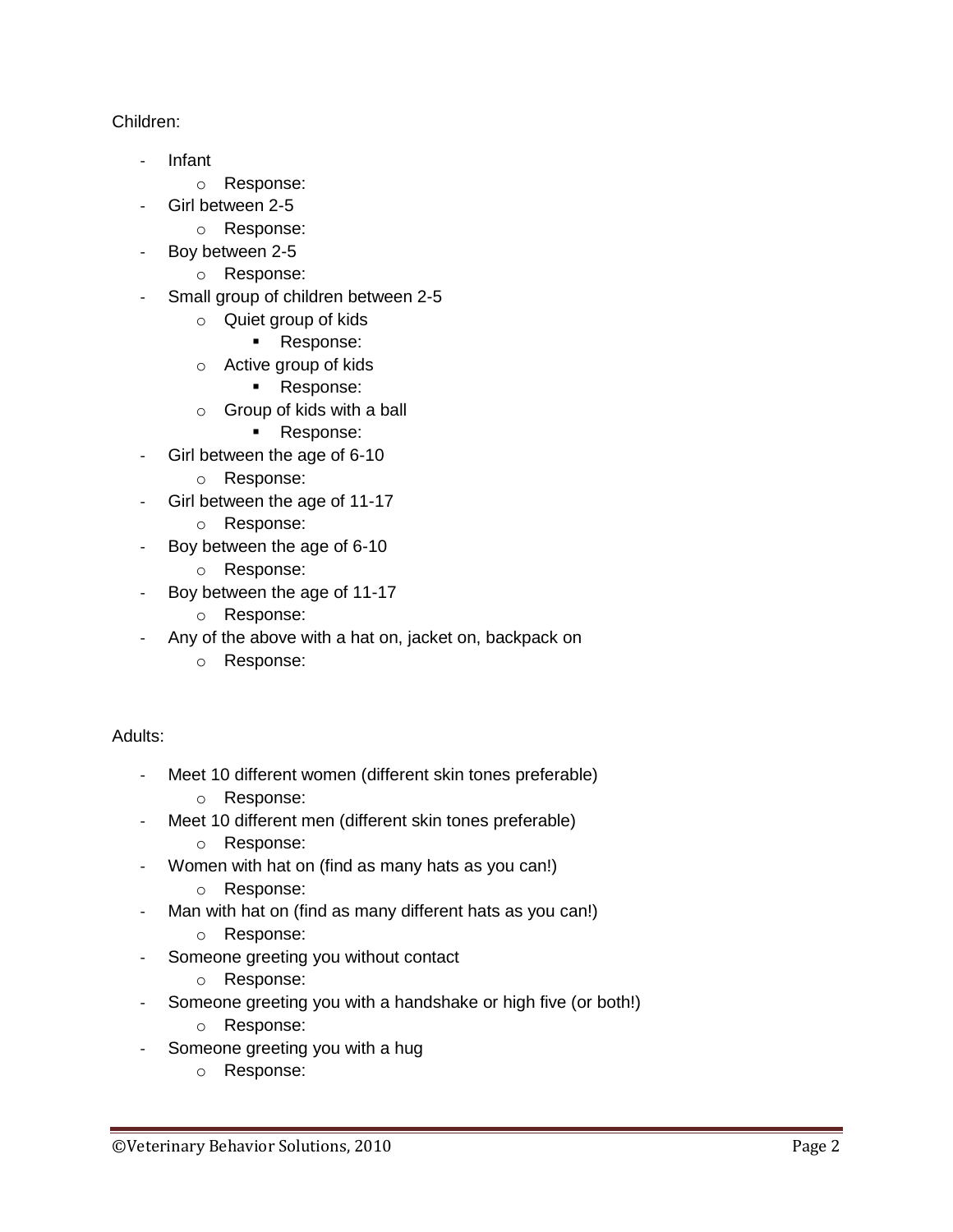### Places:

- Petstore
	- o Response:
- Playground / Park
	- o Response:
- Vets office
	- o Response:
- Grooming salon
	- o Response:
- Other (other stores that might allow dogs like Home Depot)
	- o Response:

## Surfaces:

- Walk on concrete
	- o Response:
- Walk on short grass
	- o Response:
- Walk through tall grass
	- o Response:
- Walk through gravel
	- o Response:
- Walk through sand
	- o Response:
- Walk through dirt
	- o Response:
- Walk on a metal surface
	- o Response:
- Walk on a wooden deck
	- o Response:
- Walk on hardwood flooring
	- o Response:
- Walk on tile flooring
	- o Response:
- Walk on carpet
	- o Response:
- Walk on vinyl
	- o Respone: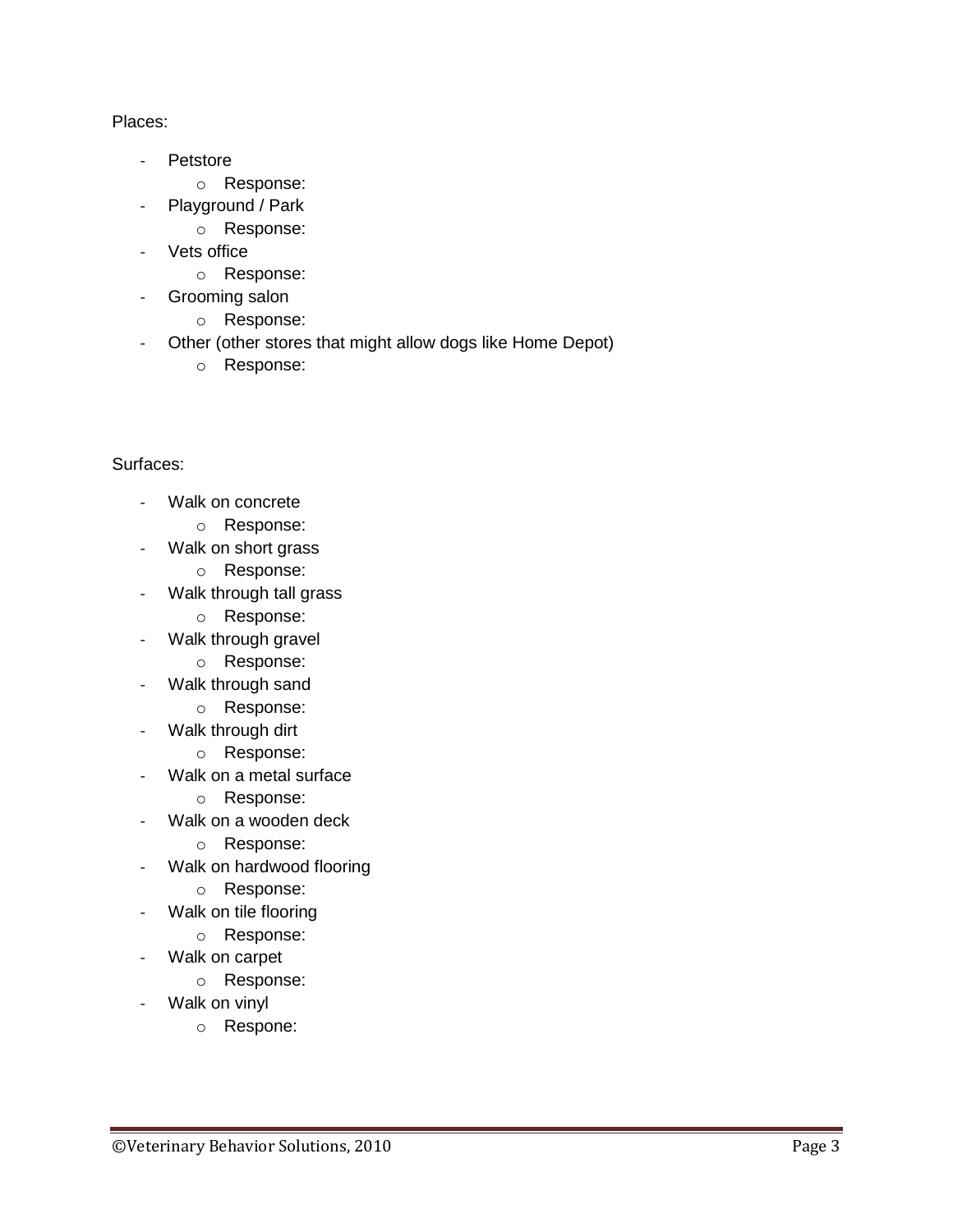### Sounds

- High-pitched voices
	- o Loud
		- **Response:**
	- o Quiet
		- **Response:**
- Low-pitched voices
	- o Loud
		- **Response:**
	- o Quiet
		- **Response:**
- Music (different types, different volumes)
	- o Response:
- Motorcycle passing
	- o Response:
- Bus passing
	- o Response:
- Baby crying
	- o Response:
- Thunder
	- o Response:
- Sharp noise (like something being dropped on the floor)

### **Sights**

- Person riding by on a bike
	- o Response:
- Person passing on rollerblades:
	- o Response:
- Car passing while dog on sidewalk
	- o Response:
- Person in a wheelchair
	- o Response:
- Person on crutches or cane
	- o Response:
- Opening of an umbrella
	- o Response: